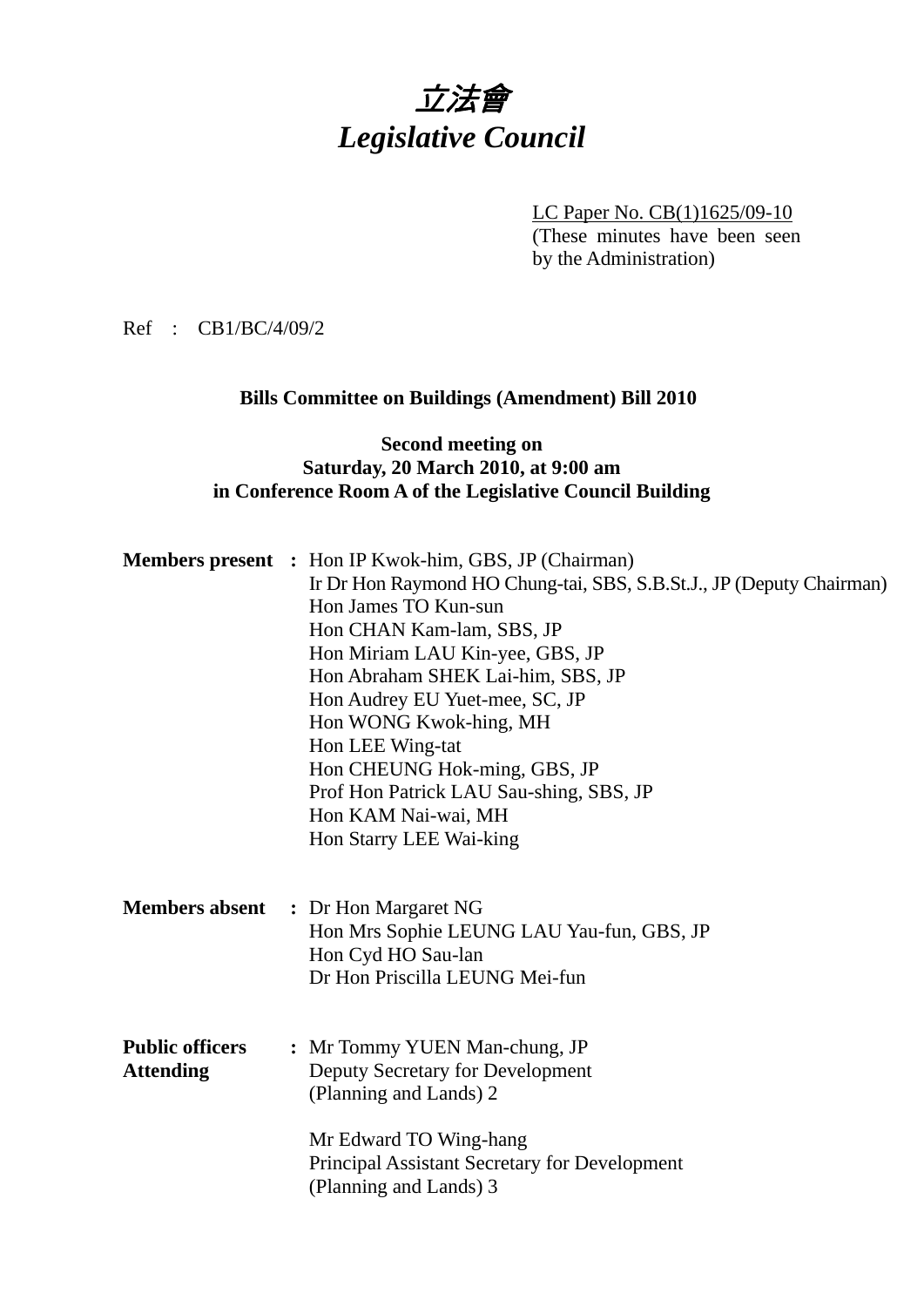|                                           | Mr Harry LIN Ting-yan<br><b>Assistant Secretary for Development (Buildings) 2</b>                                                                                                                                                                                                            |
|-------------------------------------------|----------------------------------------------------------------------------------------------------------------------------------------------------------------------------------------------------------------------------------------------------------------------------------------------|
|                                           | Mr LAM Siu-tong<br>Deputy Director of Buildings                                                                                                                                                                                                                                              |
|                                           | Mr Alex CHOW Kim-ping<br><b>Assistant Director / Support</b><br><b>Buildings Department</b>                                                                                                                                                                                                  |
|                                           | Ms Rayne CHAI Chih-hui<br><b>Senior Government Counsel</b><br>Department of Justice                                                                                                                                                                                                          |
|                                           | Miss Elaine NG Pui-kei<br><b>Government Counsel</b><br>Department of Justice                                                                                                                                                                                                                 |
| <b>Attendance by</b><br><b>Invitation</b> | The Hong Kong Institute of Surveyors<br>$\ddot{\cdot}$<br>Mr Vincent HO<br>Vice Chairman & Spokesman, Building Surveying Division<br>Member, General Council<br>The Hong Kong Institute of Architects<br>Ms Anna S Y KWONG<br>President<br>Hong Kong Institute of Real Estate Administrators |
|                                           | Mr Stanley WONG Kam-cheong<br><b>Vice President</b><br>The Hong Kong Association of Property Management Companies<br>Mr KWONG Ching-wai<br><b>Chairman of Public Relations Committee</b><br><b>Hong Kong General Building Contractors Association Limited</b><br>Mr HO Wai-wah<br>President  |
|                                           |                                                                                                                                                                                                                                                                                              |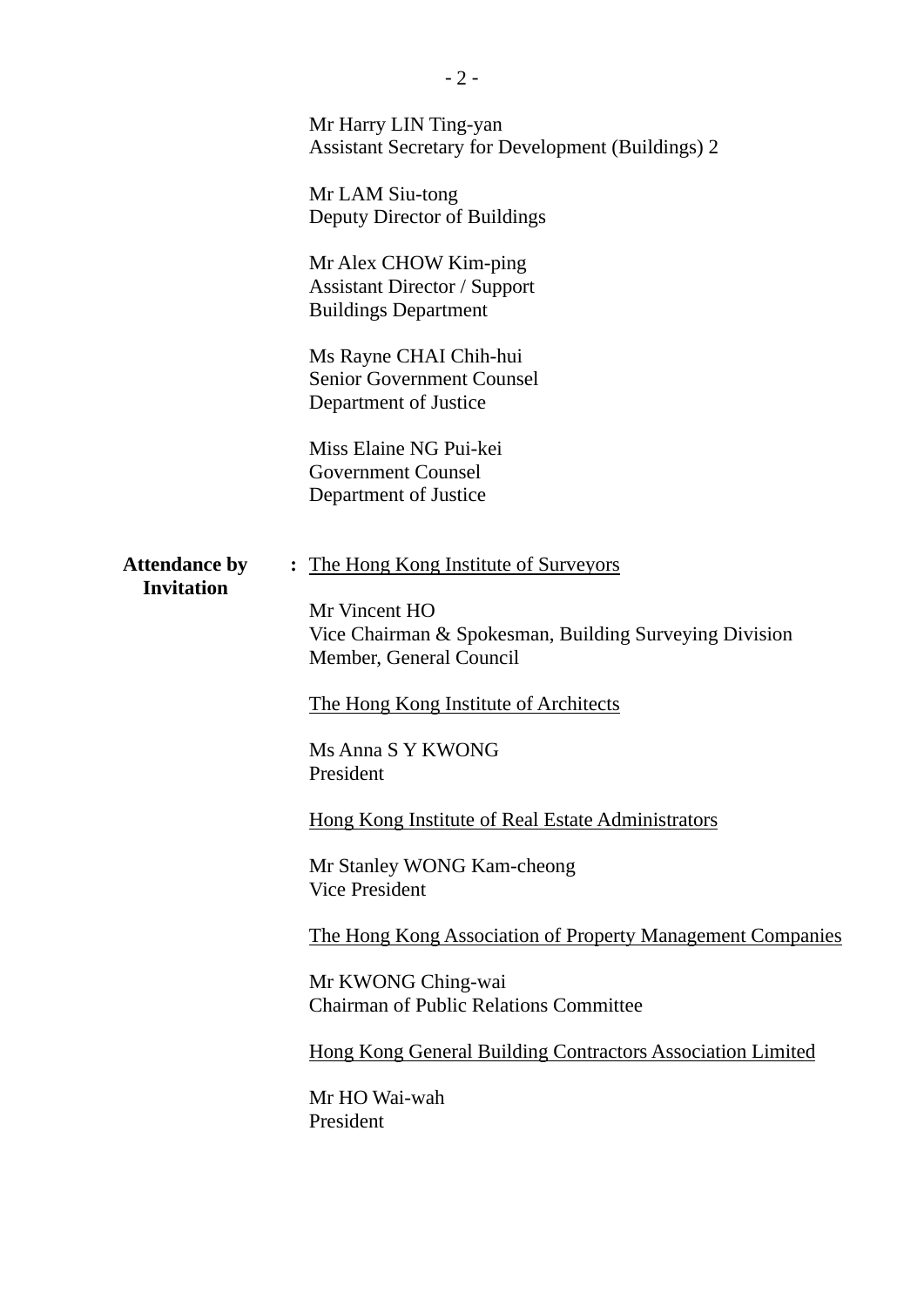Individual

Mr SUEN Kai-cheong Chairman of Wan Chai District Council

Eastern District Council

Mr KONG Chack-ho Chairman, Planning, Works and Housing Committee, Eastern District Council

The Hong Kong Institution of Engineers

Ir Dr Andrew CHAN President

Individual

Miss Jacqueline CHUNG Ka-man Wan Chai District Council member

Kwun Tong District Council

Mr CHAN Wah-yu Kwun Tong District Council member

**Clerk in attendance:** Mr WONG Siu-yee Chief Council Secretary (1)4

**Staff in attendance :** Miss Winnie LO Assistant Legal Adviser 7

> Mr Daniel SIN Senior Council Secretary (1)5

Ms Christina SHIU Legislative Assistant (1)7

### **I Confirmation of minutes**

l,

 $(LC$  Paper No.  $CB(1)1391/09-10$  -- Minutes of meeting on 19 February 2010)

The minutes of the meeting held on 19 February 2010 were confirmed.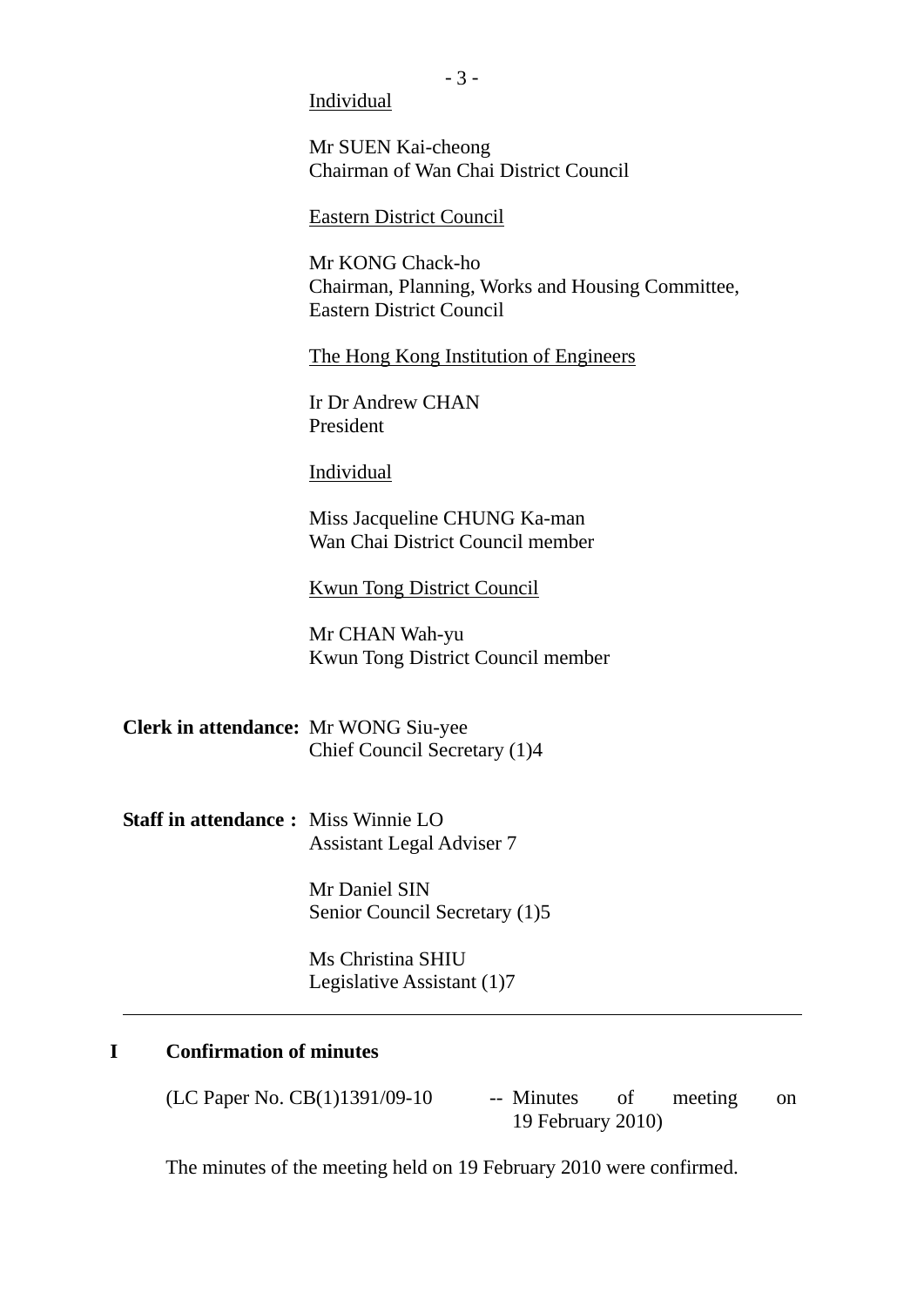# **II Meeting with deputations and the Administration**

# Submissions from individuals/organizations not attending the meeting

| (LC Paper No. CB(1)1390/09-10(01)                                                                | -- Submission from Dr YANG Mo,<br>Southern District Council member,<br>dated 4 March 2010                                                                                      |
|--------------------------------------------------------------------------------------------------|--------------------------------------------------------------------------------------------------------------------------------------------------------------------------------|
| LC Paper No. CB(1)1390/09-10(02)                                                                 | -- Letter from The Real Estate<br>Developers Association of Hong                                                                                                               |
| LC Paper No. CB(1)1390/09-10(04)                                                                 | Kong dated 8 March 2010<br>-- Submission from Mr<br><b>YEUNG</b><br>Wai-sing, Eastern District Council                                                                         |
| LC Paper No. CB(1)1390/09-10(05)                                                                 | member, dated 14 March 2010<br>-- Submission from The Hong Kong<br>Construction Association, Limited<br>dated 18 March 2010)                                                   |
| Relevant papers                                                                                  |                                                                                                                                                                                |
| (LC Paper No. CB(1)1390/09-10(06)                                                                | -- Letter from Assistant Legal Adviser<br>Administration<br>the<br>dated<br>tο<br>25 February 2010                                                                             |
| LC Paper No. $CB(1)1417/09-10(01)$                                                               | Administration's<br>letter<br>dated<br>$-$<br>18 March 2010 in response to letter<br>from Assistant Legal Adviser (LC<br>Paper No. CB(1)1390/09-10(06))                        |
| LC Paper No. $CB(1)1390/09-10(07)$                                                               | from<br><b>CHEUNG</b><br>Hon<br>-- Letter<br>Hok-ming dated 26 February 2010                                                                                                   |
| LC Paper No. CB(1)1390/09-10(08)                                                                 | -- List of follow-up actions arising<br>from the discussion at the meeting<br>on 19 February 2010                                                                              |
| LC Paper No. $CB(1)1417/09-10(02)$                                                               | -- Administration's response dated 18<br>March 2010 to issues raised at the<br>meeting on 19 February 2010 as set<br>LC<br>Paper<br>No.<br>in<br>out<br>$CB(1)1390/09-10(08))$ |
| Other relevant papers previously issued                                                          |                                                                                                                                                                                |
| (LC Paper No. CB(3)389/09-10<br>LC Paper No. CB(1)1168/09-10(01)                                 | -- The Bill<br>-- Marked-up copy of the<br>Bill<br>prepared by the Legal Service                                                                                               |
| File Ref: $DEVB(PL-CR)$ 2-15/08<br>LC Paper No. LS42/09-10<br>LC Paper No. $CB(1)1168/09-10(02)$ | Division<br>-- Legislative Council Brief<br>-- Legal Service Division Report<br>-- Paper on Buildings (Amendment)                                                              |
|                                                                                                  | Bill<br>2010<br>prepared<br>by<br>the                                                                                                                                          |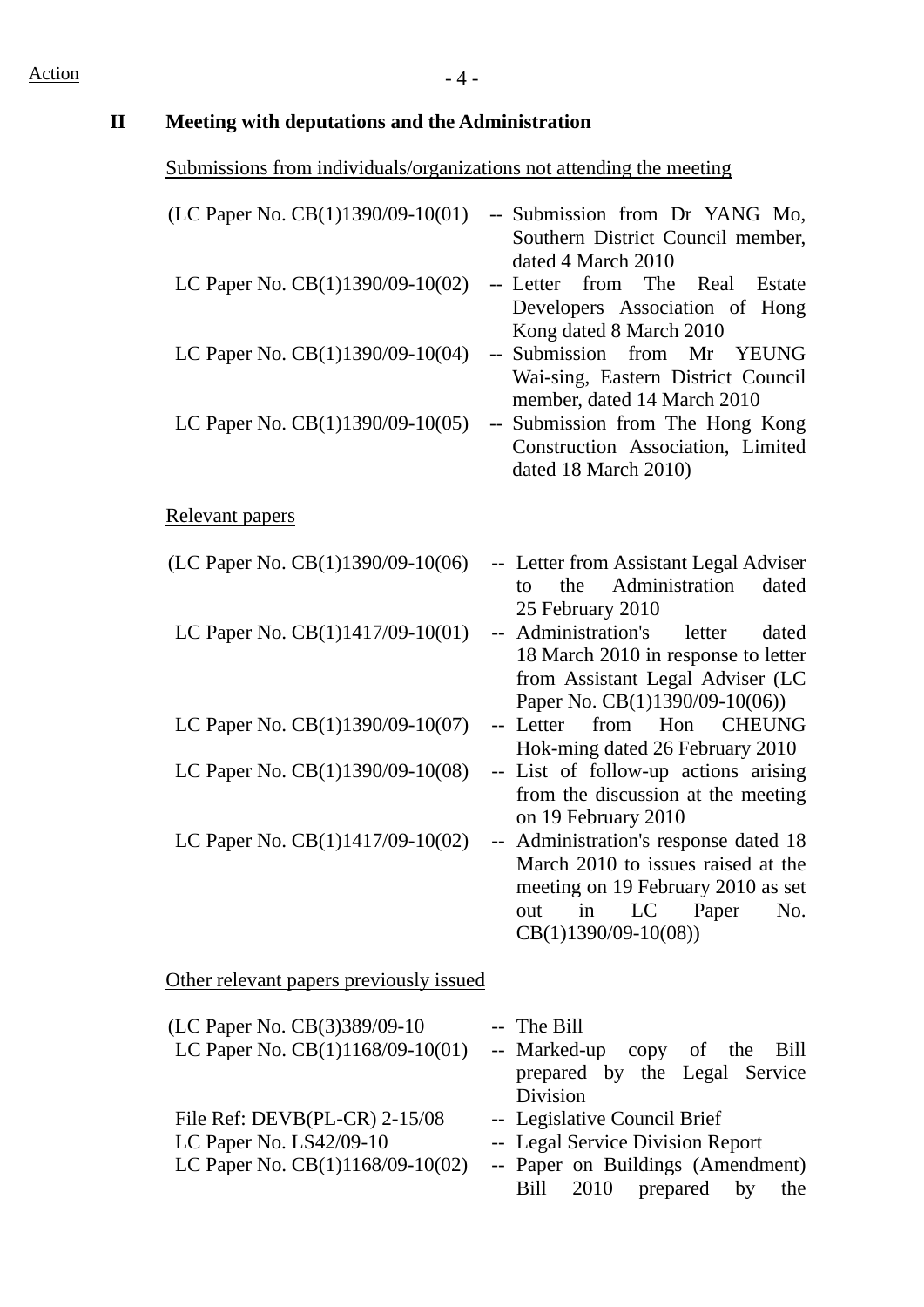Legislative Council Secretariat (Background brief))

2. At the invitation of the Chairman, the deputations presented their views on the Buildings (Amendment) Bill 2010 to the Bills Committee.

3. The Bills Committee deliberated (Index of proceedings attached at **Appendix**).

### Follow-up actions to be taken by the Administration

4. The Bills Committee decided that the Administration should take the following follow-up actions --

- (a) The Development Bureau should liaise with the Home Affairs Bureau, requesting the latter to attend Bills Committee meetings where necessary and provide a paper to explain how the Administration would co-ordinate among various parties to provide assistance to property owners in carrying out building maintenance and management.
- (b) The Administration should provide statistics of complaints received by the Building Authority against authorized persons and other professionals qualified to perform various functions under the Buildings Ordinance, and the number of disciplinary or prosecution actions initiated as a result. The statistics should include the number of persons removed from the various registers, fined or subjected to other sanctions under the Buildings Ordinance, as well as the number of convictions where prosecution actions were initiated.

#### **III Any other business**

Date of next meeting

5. Members agreed that the next meeting should be held on Wednesday, 31 March 2010.

6. There being no other business, the meeting ended at 11:55 am.

Council Business Division 1 Legislative Council Secretariat 16 April 2010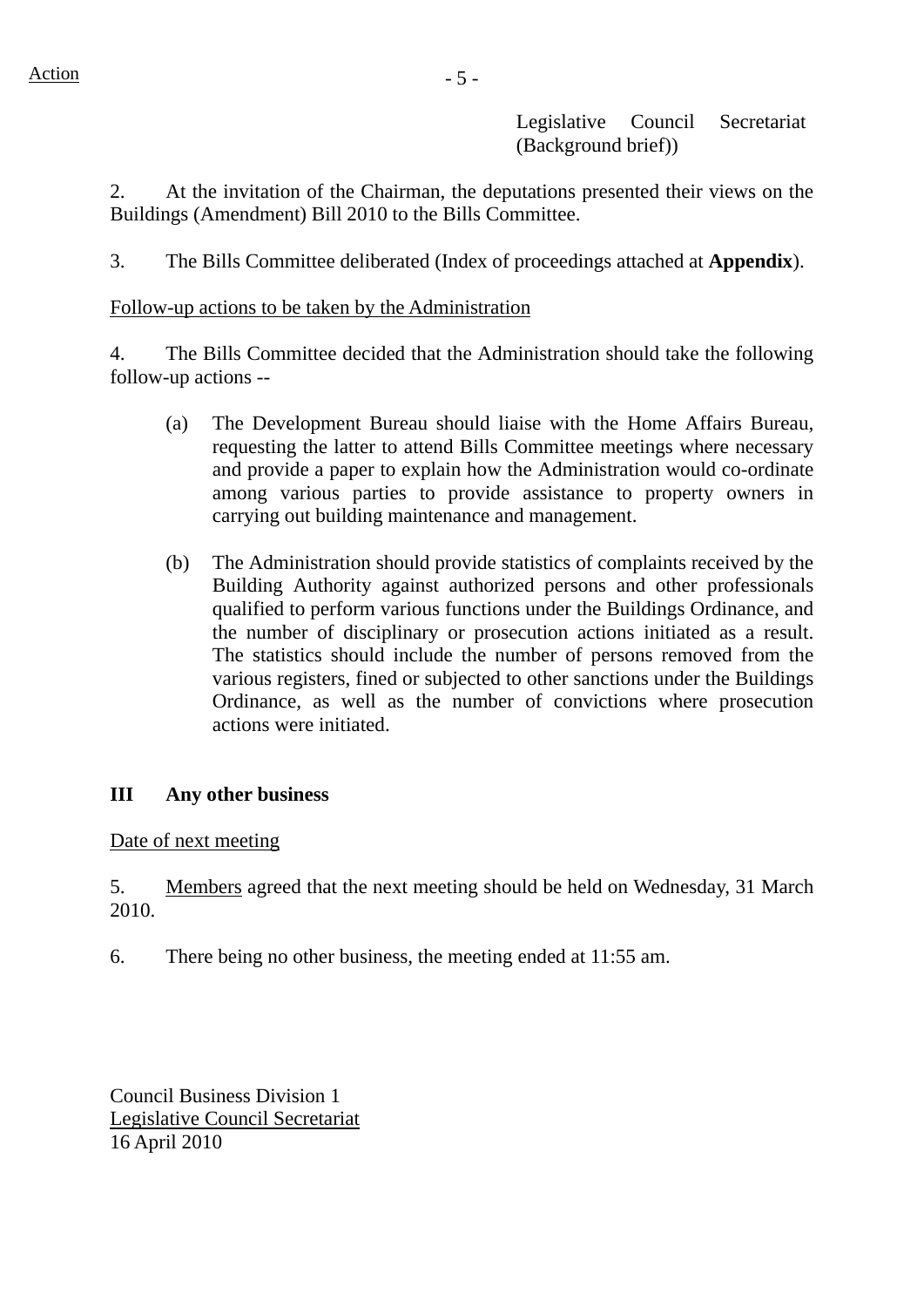### **Proceedings of the Bills Committee on Buildings (Amendment) Bill 2010 Second meeting on Saturday, 20 March 2010, at 9:00 am in Conference Room A of the Legislative Council Building**

| <b>Time</b><br><b>Marker</b> | <b>Speaker</b>                                                                           | Subject(s)                                                                                                                                                                                                                                                        | <b>Action</b><br><b>Required</b> |
|------------------------------|------------------------------------------------------------------------------------------|-------------------------------------------------------------------------------------------------------------------------------------------------------------------------------------------------------------------------------------------------------------------|----------------------------------|
| 000000<br>000222             | Chairman                                                                                 | The<br>minutes<br>of<br>meeting<br>on<br>19 February 2010<br>(LC<br>Paper<br>No.<br>CB(1)1391/09-10) were confirmed.                                                                                                                                              |                                  |
| $000223 -$<br>000804         | Chairman                                                                                 | Opening remarks                                                                                                                                                                                                                                                   |                                  |
| 000805<br>001351             | The<br>Hong<br>Kong<br>Institute of Surveyors<br>(HKIS)                                  | Presentation of views (LC Paper No.<br>$CB(1)1440/09-10(01)$ issued to members<br>by email on 22 March 2010)                                                                                                                                                      |                                  |
| $001352 -$<br>001747         | The<br>Hong<br>Kong<br>Institute of Architects<br>(HKIA)                                 | Presentation of views (LC Paper No.<br>$CB(1)1440/09-10(02)$ issued to members<br>by email on 22 March 2010)                                                                                                                                                      |                                  |
| 001748<br>002300             | Hong Kong Institute of<br>Estate<br>Real<br>Administrators<br>(HKIREA)                   | Presentation of views (LC Paper No.<br>$CB(1)1463/09-10(01)$ issued to members<br>by email on 25 March 2010)                                                                                                                                                      |                                  |
| 002301<br>002730             | The<br>Kong<br>Hong<br>Association<br>of<br>Property Management<br>Companies<br>(HKAPMC) | Presentation of views (LC Paper No.<br>$CB(1)1463/09-10(02)$ issued to members<br>by email on 25 March 2010)                                                                                                                                                      |                                  |
| 002731<br>003127             | Hong Kong General<br>Building Contractors<br>Limited<br>Association<br>(HKGBCAL)         | Presentation of views (LC Paper No.<br>$CB(1)1476/09-10(01)$ issued to members<br>by email on 26 March 2010)                                                                                                                                                      |                                  |
| 003128<br>003505             | The<br>Hong<br>Kong<br>Institution<br>of<br>Engineers (HKIE)                             | Presentation of views (LC Paper No.<br>$CB(1)1390/09-10(03)$ issued to members<br>on 16 March 2010)                                                                                                                                                               |                                  |
| 003506<br>003823             | District<br>Eastern<br>Council (EDC)                                                     | EDC supported the mandatory inspection<br>schemes in general, but was worried that<br>the schemes might not be effective in<br>addressing the problems of partitioning of<br>private premises which affected structural<br>safety of buildings.<br>The<br>various |                                  |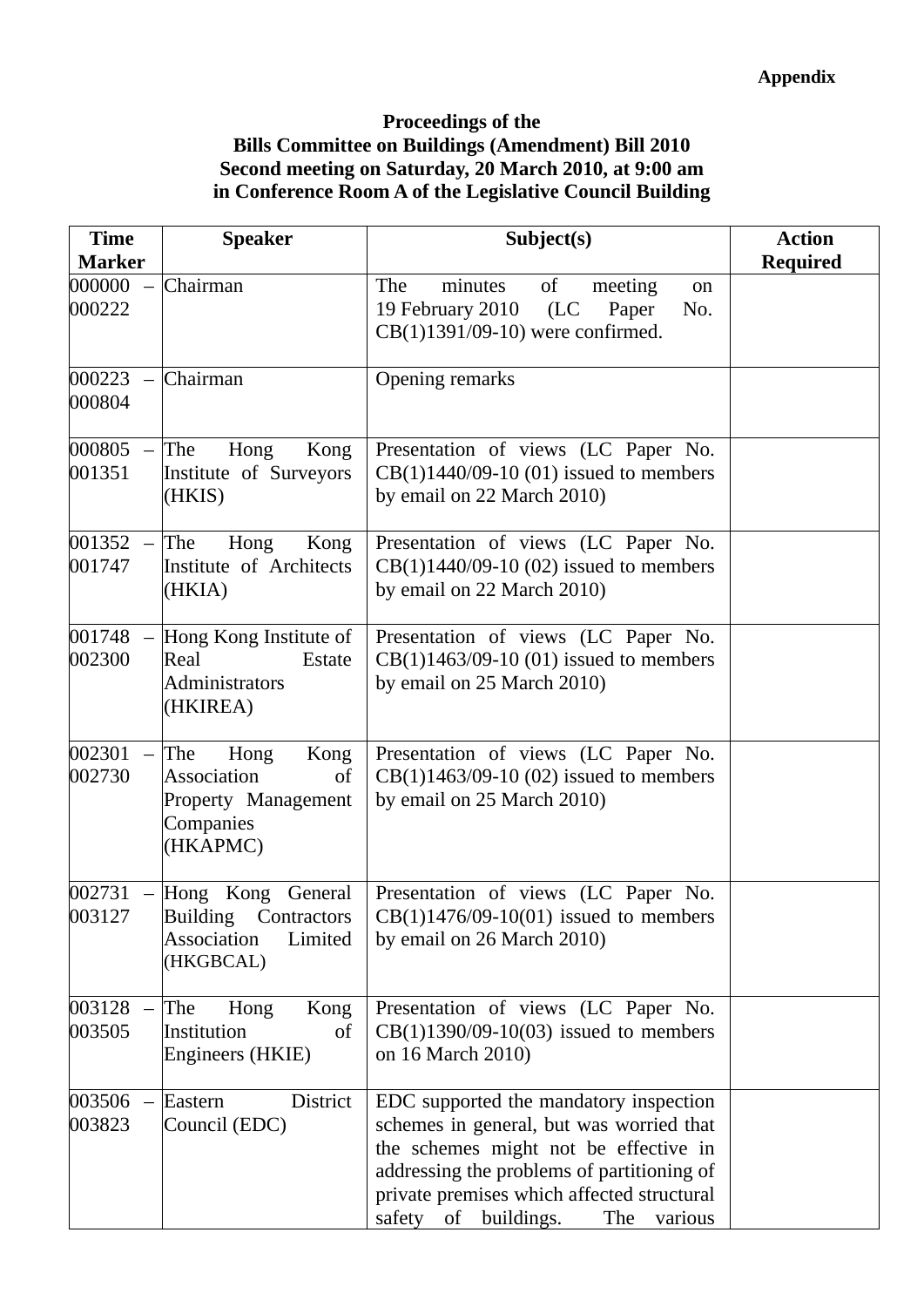| <b>Time</b><br><b>Marker</b> | <b>Speaker</b>                                                                          | Subject(s)                                                                                                                                                                                                                                       | <b>Action</b><br><b>Required</b> |
|------------------------------|-----------------------------------------------------------------------------------------|--------------------------------------------------------------------------------------------------------------------------------------------------------------------------------------------------------------------------------------------------|----------------------------------|
|                              |                                                                                         | building maintenance financial assistance<br>schemes should also apply to civil<br>servants co-operative building society's<br>properties.                                                                                                       |                                  |
| $003824 -$<br>004308         | Mr SUEN Kai-cheong,<br>Chairman of Wan Chai<br><b>District Council</b>                  | Mr SUEN supported the principles<br>(a)<br>as enshrined in the Bill that owners<br>should<br>for<br>be<br>responsible<br>maintaining their properties.                                                                                           |                                  |
|                              |                                                                                         | Mr SUEN criticized the insufficient<br>(b)<br>support given at district level.<br>Some owners' corporations (OCs)<br>withdrawn<br>from<br>building<br>had<br>maintenance projects as they could<br>not raise sufficient funds.                   |                                  |
| 004309<br>004821             | <b>Miss</b><br>Jacqueline<br><b>CHUNG,</b><br>Wan Chai<br>District<br>Council<br>member | Miss CHUNG agreed that buildings<br>(a)<br>selected for the Mandatory Building<br>Inspection Scheme (MBIS) should<br>be included in the<br>Mandatory<br>Scheme<br>Windows<br>Inspection<br>(MWIS) at the same time.                              |                                  |
|                              |                                                                                         | <b>Miss</b><br><b>CHUNG</b><br>(b)<br>suggested<br>that<br>advice,<br>technical<br>support<br>and<br>guidance should be provided to help<br>owners select competent and eligible<br>contractors,<br>and<br>prevent<br>tender-rigging activities. |                                  |
| 004822<br>005356             | District<br>Kwun<br>Tong<br>Council (KTDC)                                              | Presentation of views (LC Paper No.<br>$CB(1)1476/09-10(02)$ issued to members<br>by email on 26 March 2010)                                                                                                                                     |                                  |
| 005357<br>005530             | Chairman<br>Mr Abraham SHEK                                                             | The Chairman requested deputations<br>(a)<br>to provide written submissions of<br>their presentations.                                                                                                                                           |                                  |
|                              |                                                                                         | Abraham SHEK said<br>Mr<br>that<br>(b)<br>deputations could provide details<br>about tender-rigging activities that<br>they were aware of.                                                                                                       |                                  |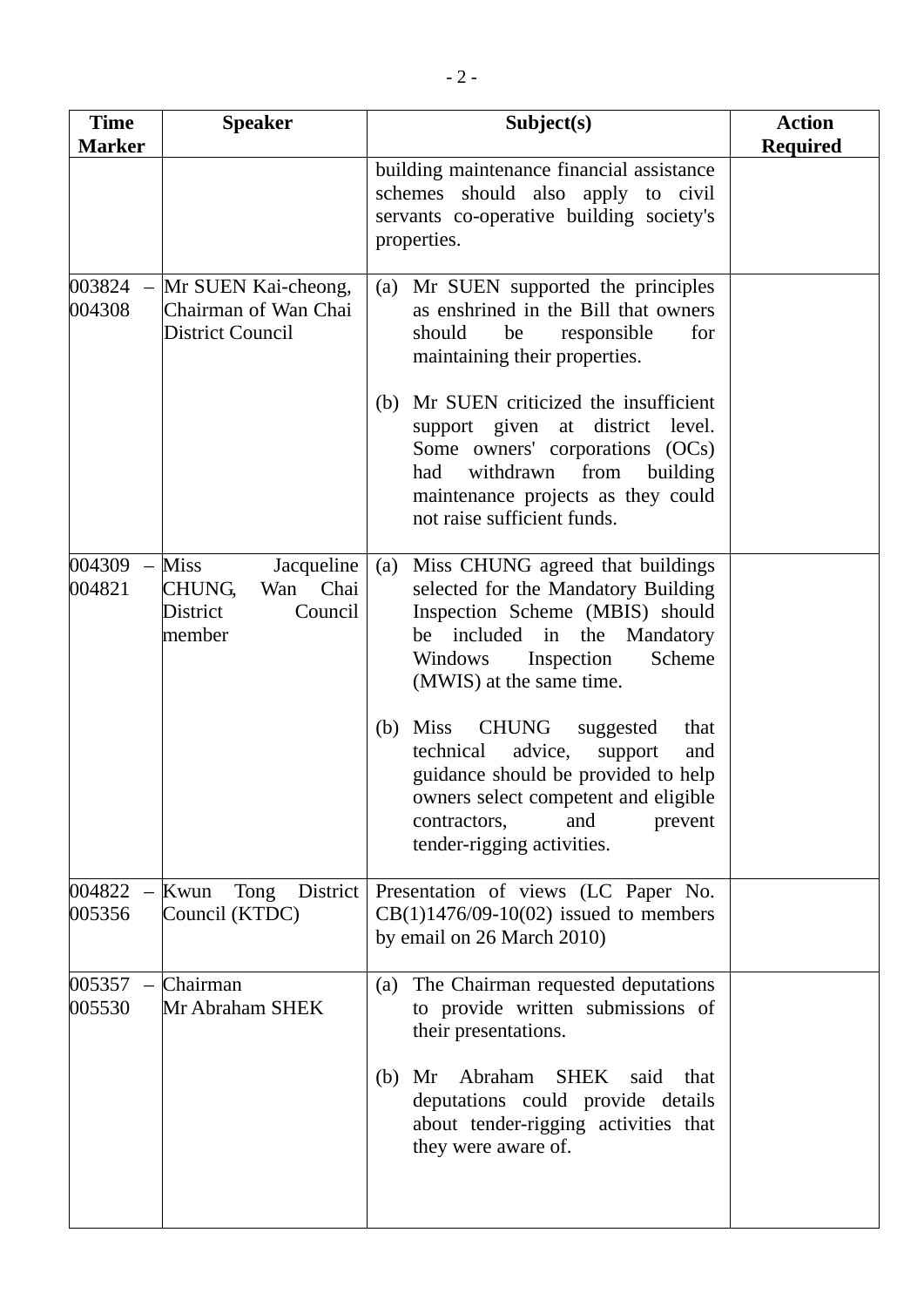| <b>Time</b><br><b>Marker</b>                 | <b>Speaker</b>             | Subject(s)                                                                                                                                                                                                                                                                                                                                                                                                                | <b>Action</b><br><b>Required</b> |
|----------------------------------------------|----------------------------|---------------------------------------------------------------------------------------------------------------------------------------------------------------------------------------------------------------------------------------------------------------------------------------------------------------------------------------------------------------------------------------------------------------------------|----------------------------------|
| 005531<br>$\equiv$<br>010033                 | Chairman<br>Administration | The Administration advised that it<br>(a)<br>would seek the necessary resources<br>to implement the two inspection<br>schemes.<br>The Urban Renewal<br>Authority (URA) and the Hong<br>Kong Housing Society (HKHS) had<br>also agreed to assist within their<br>means.                                                                                                                                                    |                                  |
|                                              |                            | As regards partitioning or other<br>(b)<br>alteration works in private premises,<br>the Administration was reviewing<br>the enforcement programmes of the<br>Director of Buildings (DB) and other<br>authorities, and it would develop<br>policy strategies as appropriate.                                                                                                                                               |                                  |
| 010034<br>$\overline{\phantom{a}}$<br>010808 | Chairman<br>Administration | The Administration advised<br>that<br>(a)<br>subsidiary legislation, codes<br>of<br>practice and practice notes to<br>be<br>promulgated would specify<br>the<br>detailed operational requirements for<br><b>MBIS</b><br>and<br>MWIS.<br>Public<br>education and publicity materials<br>produced<br>would<br>be<br>raise<br>to<br>stakeholders'<br>and<br>awareness<br>understanding of the schemes.                       |                                  |
|                                              |                            | (b) On regulation of service standards,<br>the Bill would require registered<br>professionals' personal attention to<br>prescribed inspections and repairs,<br>especially<br>certain<br>in<br>critical<br>processes.                                                                                                                                                                                                      |                                  |
|                                              |                            | (c) Measures would be put in place to<br>help prevent<br>tender-rigging<br>activities.<br>Under<br>the Bill, a<br>professional who carried<br>out<br>building inspection would not be<br>allowed to act as contractors; the<br>Buildings Department (BD) would<br>step up supervision of inspectors and<br>contractors and initiate disciplinary<br>or prosecution proceedings against<br>malpractice;<br>relevant<br>and |                                  |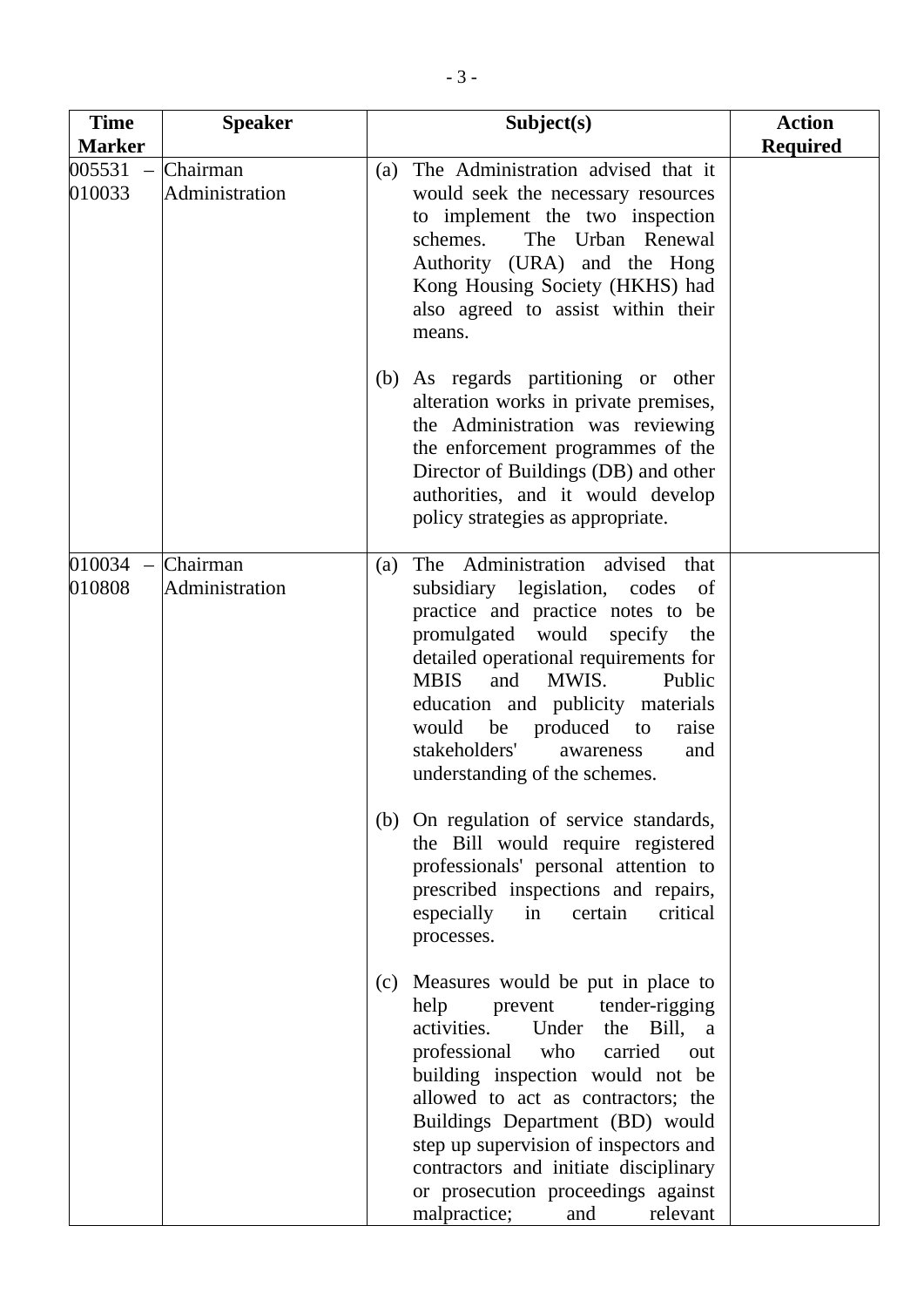| <b>Time</b><br><b>Marker</b> | <b>Speaker</b>             | Subject(s)                                                                                                                                                                                                                                                                                                                                                                                                                                                                                                                         | <b>Action</b>   |
|------------------------------|----------------------------|------------------------------------------------------------------------------------------------------------------------------------------------------------------------------------------------------------------------------------------------------------------------------------------------------------------------------------------------------------------------------------------------------------------------------------------------------------------------------------------------------------------------------------|-----------------|
|                              |                            | information and one-stop assistance<br>would be provided to improve<br>owners' knowledge in<br>building<br>maintenance and proper tendering<br>procedures.                                                                                                                                                                                                                                                                                                                                                                         | <b>Required</b> |
|                              |                            | (d) The Administration would consider<br>improve<br>the<br>measures<br>to<br>user-friendliness of various financial<br>assistance schemes, working with<br>HKHS to expedite the launching of<br>the Voluntary Building Classification<br>Scheme, and encouraging owners of<br>buildings that were not selected for<br>mandatory inspections to participate<br>in the Scheme.                                                                                                                                                       |                 |
| 010809<br>011800             | Chairman<br>Administration | Responding<br>HKIE,<br>the<br>(a)<br>to<br>Administration advised that<br>the<br>ten-year inspection cycle under<br>MBIS might be shortened in the long<br>term, in the light of the experience<br>during implementation.<br>gathered<br>Guidelines would be issued to clarify<br>the scope of "common areas" and<br>what structures should be covered in<br>prescribed inspections.                                                                                                                                               |                 |
|                              |                            | (b) Responding to HKIA's suggestion<br>other types of technical<br>that<br>personnel should also be qualified<br>registration<br>registered<br>for<br>as<br>inspectors (RIs), the Administration<br>advised that under the Bill only<br>building professionals could be<br>registered as RIs. The Bill would<br>require RIs' personal involvement in<br>prescribed<br>inspections<br>and<br>supervision of prescribed repairs at<br>critical stages, and only routine<br>supervision might be delegated to<br>technical personnel. |                 |
|                              |                            | Responding to<br>HKIREA,<br>the<br>(c)<br>Administration advised that<br>the<br>range of professionals qualified to be                                                                                                                                                                                                                                                                                                                                                                                                             |                 |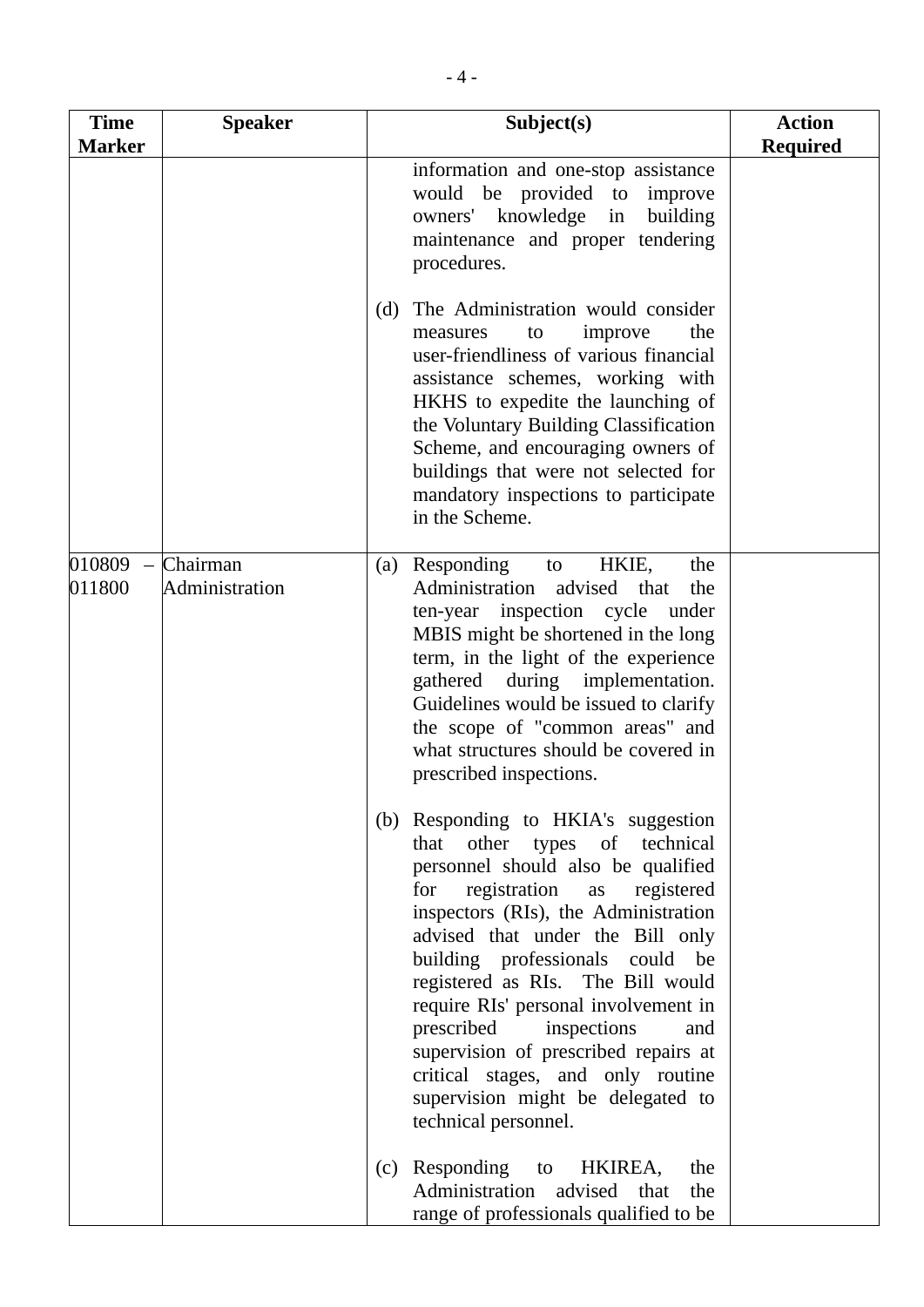| <b>Time</b>      | <b>Speaker</b>                                                        | Subject(s)                                                                                                                                                                                                                                                                                                                                                                                | <b>Action</b>   |
|------------------|-----------------------------------------------------------------------|-------------------------------------------------------------------------------------------------------------------------------------------------------------------------------------------------------------------------------------------------------------------------------------------------------------------------------------------------------------------------------------------|-----------------|
| <b>Marker</b>    |                                                                       |                                                                                                                                                                                                                                                                                                                                                                                           | <b>Required</b> |
|                  |                                                                       | registered as RIs would be widened<br>and they would be subject to new<br>sets of professional conduct and<br>disciplinary regime under the Bill.                                                                                                                                                                                                                                         |                 |
|                  |                                                                       | (d) The Administration agreed with<br>HKAPMC that a small number of<br>buildings might be selected to test<br>out the new inspection schemes.                                                                                                                                                                                                                                             |                 |
|                  |                                                                       | (e) Responding to HKGBCAL, the<br>Administration advised that existing<br>windows which were<br>installed<br>according to past standards but were<br>well maintained would not need to<br>be replaced or upgraded to comply<br>with the new standards.                                                                                                                                    |                 |
|                  |                                                                       | (f) Responding to EDC,<br>the<br>Administration clarified that civil<br>co-operative<br>societies<br>servants<br>buildings were also eligible for the<br>some building maintenance financial<br>assistance schemes.                                                                                                                                                                       |                 |
|                  |                                                                       | As regards tender-rigging activities,<br>(g)<br>the Administration<br>advised<br>that<br>preventive measures would be<br>introduced, including expanding the<br>pool of RIs<br>and contractors,<br>prohibiting professionals<br>be<br>to<br>inspectors and contractors at the<br>same time, as well as requiring<br>personal involvement of RIs in<br>prescribed inspections and repairs. |                 |
| 011801<br>012614 | Chairman<br>Ms Audrey EU<br><b>HKIE</b><br><b>HKIA</b><br><b>HKIS</b> | asked if<br>Ms EU<br>members<br>of<br>(a)<br>professional bodies could offer<br>voluntary assistance to owners of<br>buildings without OCs.                                                                                                                                                                                                                                               |                 |
|                  |                                                                       | (b) HKIE advised that a pamphlet was<br>being prepared to provide basic<br>information on building maintenance<br>audience<br>without technical<br>for<br>background. HKIA advised that                                                                                                                                                                                                   |                 |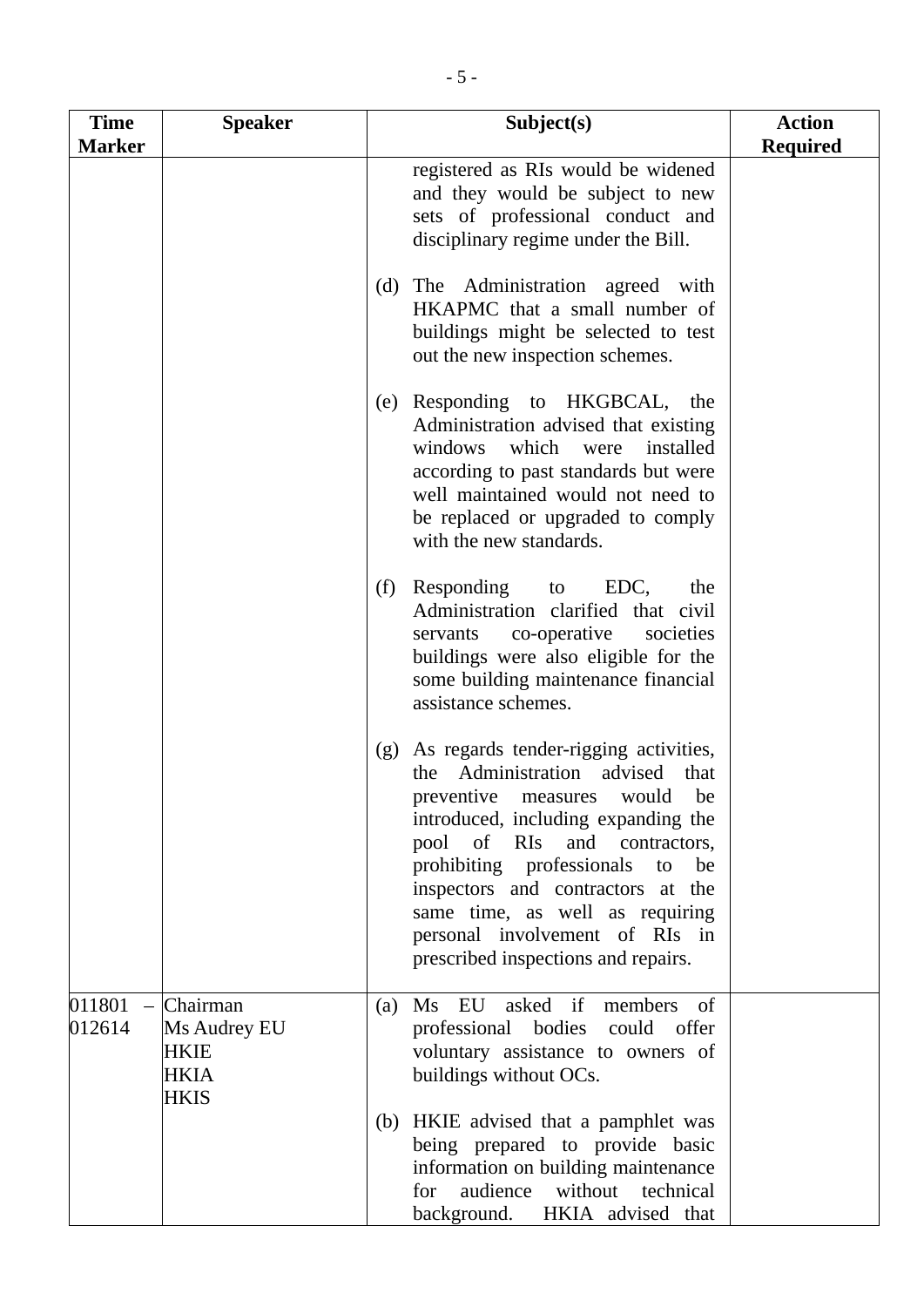| <b>Time</b><br><b>Marker</b> | <b>Speaker</b>                                                | Subject(s)                                                                                                                                                                                                                                                                                                                                                                                                                                                                       | <b>Action</b><br><b>Required</b> |
|------------------------------|---------------------------------------------------------------|----------------------------------------------------------------------------------------------------------------------------------------------------------------------------------------------------------------------------------------------------------------------------------------------------------------------------------------------------------------------------------------------------------------------------------------------------------------------------------|----------------------------------|
|                              |                                                               | volunteers were deployed in Home<br>Department's<br>Affairs<br>(HAD)<br>resource centres in the past to answer<br>public enquiries, and similar service<br>could be reinstated if necessary.<br>HKIS advised that some of its<br>members provided<br>voluntary<br>assistance to users of the Property<br>Management Advisory Centres of<br>HKHS, and HKIS was ready to<br>organize more seminars at district<br>level.                                                           |                                  |
|                              |                                                               | Ms EU asked if there was an<br>(c)<br>indicative price range of various<br>professional services.                                                                                                                                                                                                                                                                                                                                                                                |                                  |
|                              |                                                               | (d) HKIE advised that it was considering<br>providing indicative prices<br>for<br>various professional<br>services in<br>conjunction with other professional<br>bodies. HKIS advised that it had<br>collected information on the price<br>range of standard services and the<br>standard cost of work items. HKIS<br>advised that it planned to develop a<br>building maintenance cost index for<br>different types of buildings<br><sub>of</sub><br>various age and conditions. |                                  |
| $012615 -$<br>013320         | Chairman<br>Prof Patrick LAU<br>Administration<br><b>HKIA</b> | (a) Prof LAU said that the Construction<br>Industry Council (CIC),<br>which<br>comprised representatives<br>from<br>HKIA, HKIE and HKIS, could<br>co-ordinate inputs from the sectors<br>on the Bill and the various issues<br>involved.                                                                                                                                                                                                                                         |                                  |
|                              |                                                               | (b) Prof LAU said that technical<br>personnel, such as clerks of works,<br>should also qualify for registration as<br>RIs because they had the necessary<br>training and knowledge.                                                                                                                                                                                                                                                                                              |                                  |
|                              |                                                               | (c) HKIA advised that clerks of works<br>were eligible to become affiliate                                                                                                                                                                                                                                                                                                                                                                                                       |                                  |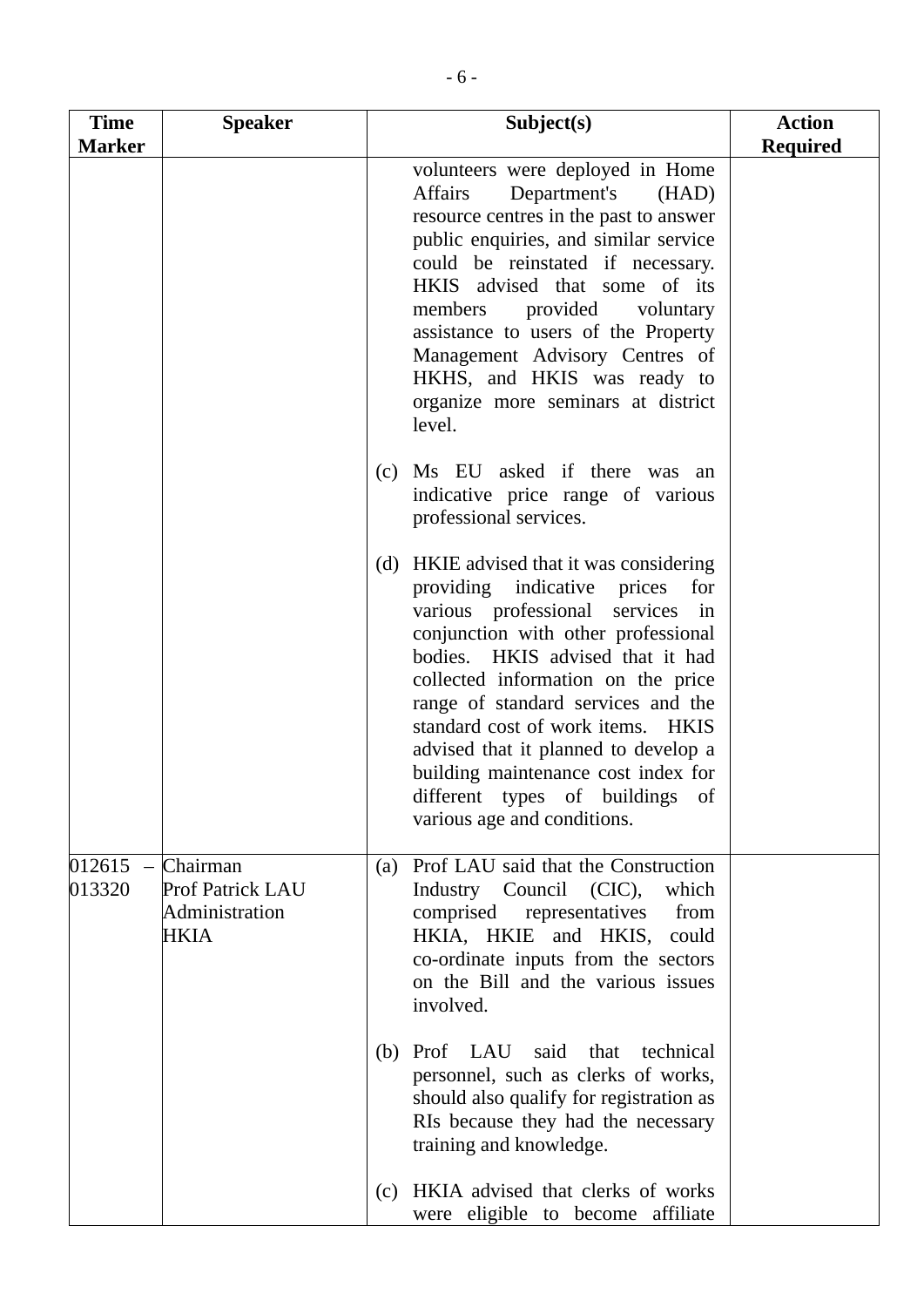| <b>Time</b><br><b>Marker</b> | <b>Speaker</b>                                  | Subject(s)                                                                                                                                                                                                                                                                                                                                                                                                          | <b>Action</b><br><b>Required</b> |
|------------------------------|-------------------------------------------------|---------------------------------------------------------------------------------------------------------------------------------------------------------------------------------------------------------------------------------------------------------------------------------------------------------------------------------------------------------------------------------------------------------------------|----------------------------------|
|                              |                                                 | members of HKIA. The Bill could<br>be relaxed to allow any members of<br>HKIA, not just registered architects,<br>to be registered as RIs.                                                                                                                                                                                                                                                                          |                                  |
|                              |                                                 | (d) The Administration advised that the<br>Bill intended to allow only building<br>professionals to be registered as RIs<br>and to require their personal<br>involvement in inspections<br>and<br>works supervision, following the<br>comments received from previous<br>public consultation exercises.                                                                                                             |                                  |
| 013321<br>014032             | Chairman<br>Mr WONG Kwok-hing<br>Administration | Mr WONG<br>suggested<br>(a)<br>that<br>a<br>summary of views of deputations<br>and the Administration's response<br>should be prepared.                                                                                                                                                                                                                                                                             |                                  |
|                              |                                                 | (b) Mr WONG agreed with HKAPMC<br>that a registration regime for<br>management companies should be<br>established.                                                                                                                                                                                                                                                                                                  |                                  |
|                              |                                                 | Mr WONG considered that HAD did<br>(c)<br>not have sufficient frontline staff to<br>help residents handle<br>building<br>management matters, where the<br>problem was most serious in old<br>buildings without OCs, not being<br>managed by an estate management<br>agent, and where many of the owners<br>did not care about the building's<br>conditions.                                                         |                                  |
|                              |                                                 | (d) The Administration responded that<br>these views would be relayed to the<br>Home Affairs Bureau (HAB).<br>To<br>tackle the building maintenance<br>problems of old buildings, the<br>foremost step was to organize<br>owners to form OCs. Even in the<br>absence of OCs, owners could still<br>group together to carry out repairs in<br>common areas of buildings. As a<br>last resort, BD could carry out the |                                  |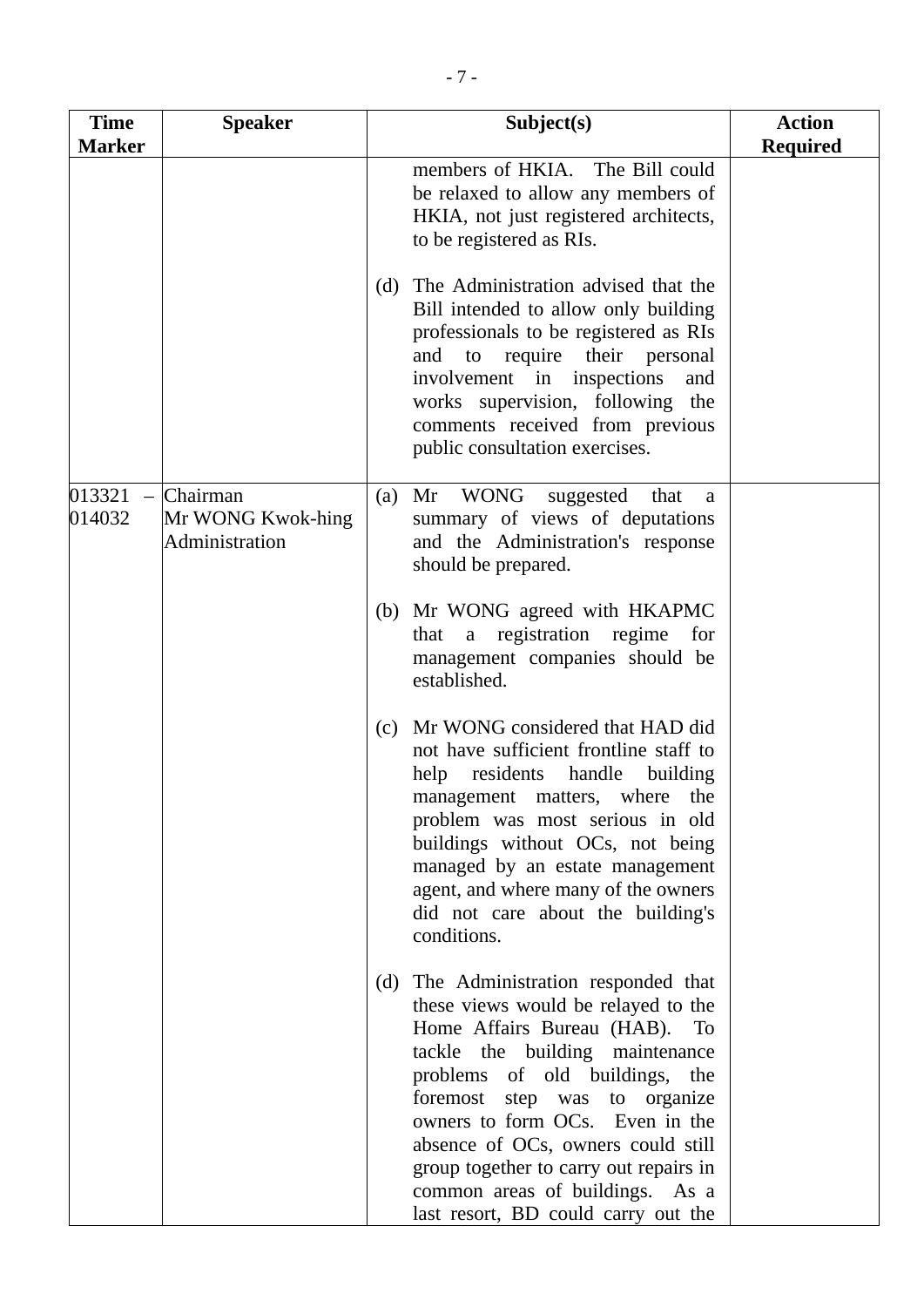| <b>Time</b><br><b>Marker</b>                 | <b>Speaker</b>                                                               | Subject(s)                                                                                                                                                                                                                                                                                                                                                                                                                                                                                                                                                                            | <b>Action</b><br><b>Required</b>                                                              |
|----------------------------------------------|------------------------------------------------------------------------------|---------------------------------------------------------------------------------------------------------------------------------------------------------------------------------------------------------------------------------------------------------------------------------------------------------------------------------------------------------------------------------------------------------------------------------------------------------------------------------------------------------------------------------------------------------------------------------------|-----------------------------------------------------------------------------------------------|
|                                              |                                                                              | inspection and maintenance<br><sub>on</sub><br>owners' behalf, and recover the cost<br>from<br>the<br>but<br>the<br>owners,<br>responsibility to maintain building<br>safety should ultimately be building<br>owners' and the Administration<br>would only use such power under<br>exceptional circumstances.                                                                                                                                                                                                                                                                         |                                                                                               |
|                                              |                                                                              | The Chairman said the Development<br>(e)<br>Bureau should liaise with HAB,<br>requesting the latter to attend Bills<br>Committee<br>meetings<br>where<br>necessary and provide a paper to<br>explain how the Administration<br>would co-ordinate among various<br>parties to provide assistance to<br>property owners in carrying out<br>building<br>maintenance<br>and<br>management.                                                                                                                                                                                                | The<br>Administration<br>to take action as<br>required<br>in<br>paragraph 3 of<br>the minutes |
| 014033<br>$\overline{\phantom{m}}$<br>014846 | Chairman<br>Deputy Chairman<br><b>HKIS</b><br>HKIA<br>HKIE<br>Administration | The Deputy Chairman supported<br>(a)<br>early introduction of a registration<br>system for management companies,<br>and agreed to allow experienced<br>technical personnel to be registered<br>as RIs. He agreed to widen the<br>registration<br>eligibility to cover<br>associate members of HKIE and<br>affiliate members of HKIA.                                                                                                                                                                                                                                                  |                                                                                               |
|                                              |                                                                              | (b) HKIS advised that the basic principle<br>was that persons eligible to become<br>RIs should have the necessary<br>experience and professional<br>qualifications as they needed to<br>make judgment on the spot during an<br>inspection or works supervision.<br>Technical personnel could assist in<br>the process to improve efficiency,<br>but should not replace professionals<br>in decision-making. Clerks of<br>works were probably not trained for<br>identifying problems, determining<br>their causes or prescribing solutions,<br>nor were these functions part of their |                                                                                               |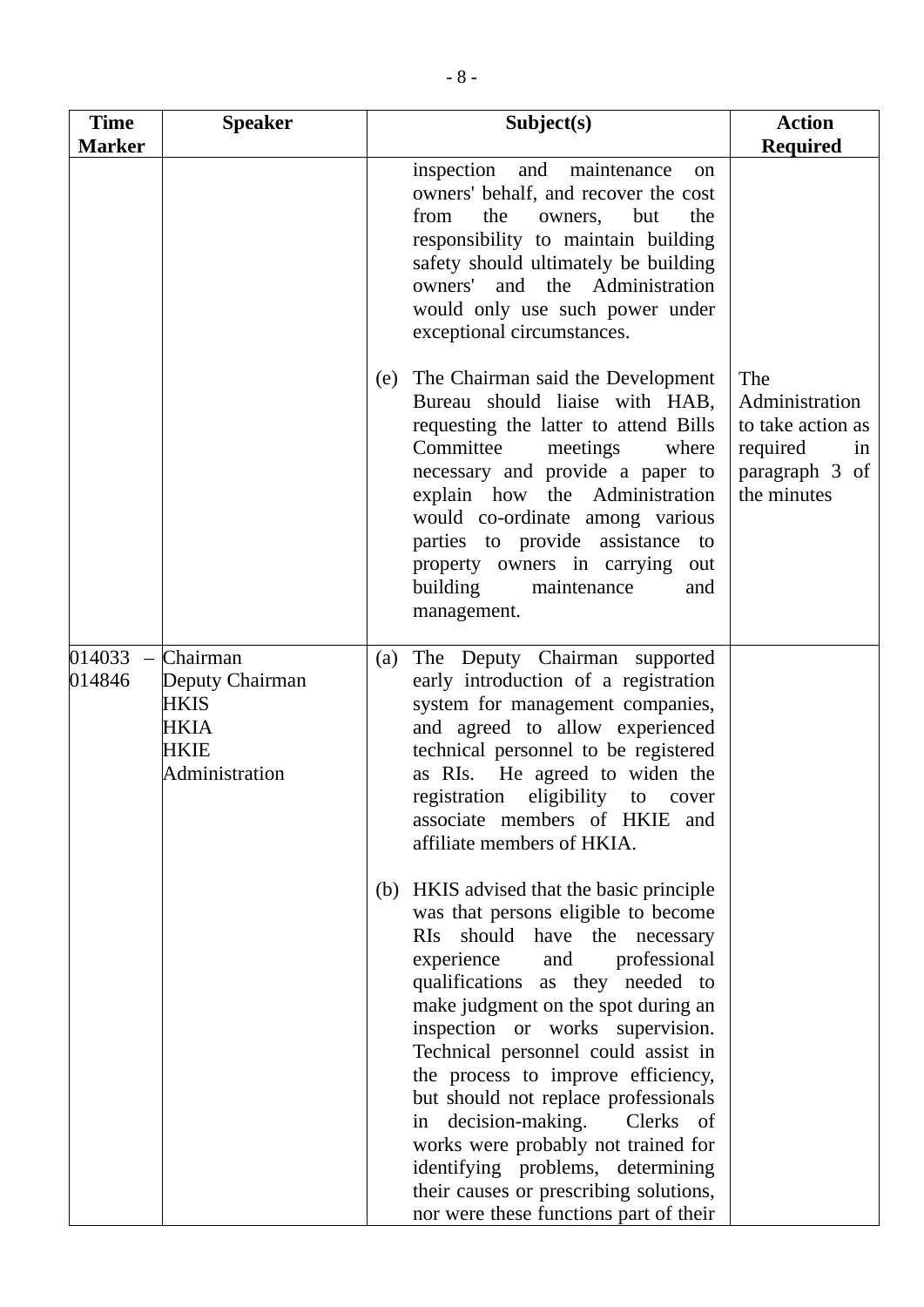| <b>Time</b><br><b>Marker</b> | <b>Speaker</b>                                                                                                                                                | Subject(s)                                                                                                                                                                                                                                                                                                                                                                                                                                                                                                                                                                                                                                                                                                                     | <b>Action</b><br><b>Required</b> |
|------------------------------|---------------------------------------------------------------------------------------------------------------------------------------------------------------|--------------------------------------------------------------------------------------------------------------------------------------------------------------------------------------------------------------------------------------------------------------------------------------------------------------------------------------------------------------------------------------------------------------------------------------------------------------------------------------------------------------------------------------------------------------------------------------------------------------------------------------------------------------------------------------------------------------------------------|----------------------------------|
|                              |                                                                                                                                                               | job nature.<br>The Administration advised<br>that<br>(c)<br>prescribed inspections<br>must<br>be<br>carried<br>out personally<br>by<br>professionals; it was contrary to the<br>intention of the Bill to permit<br>technical personnel to become RIs.<br>(d) Prof LAU said that the contents of<br>training programmes for clerks of<br>works covered the necessary skills to<br>enable them to carry out building<br>inspections.                                                                                                                                                                                                                                                                                             |                                  |
| 014847<br>015906             | Chairman<br>Ms Miriam LAU<br><b>HKGBCAL</b><br>HKIA<br>HKIREA<br>Mr SUEN Kai-cheong,<br>Chairman of Wan Chai<br><b>District Council</b><br>EDC<br><b>KTDC</b> | Ms LAU asked if it was plausible to<br>(a)<br>suggest, as BD mentioned, that<br>building defects due to interior<br>alteration of private premises could<br>be observed from inspections of<br>common areas or external walls.<br>(b) HKIA advised that in around 70 per<br>cent of ordinary cases, inspections of<br>common areas or external walls<br>should be sufficient to determine<br>building problems.<br><b>HKIREA</b><br>advised that any structural problems<br>would first appear as cracks. By<br>observing the distribution and spread<br>of the cracks, professionals should<br>be able to identify possible building<br>defects, and prescribe<br>detailed<br>examinations to determine the root<br>problems. |                                  |
|                              |                                                                                                                                                               | EDC had reservation on BD's view<br>(c)<br>and cited a case where drilling of<br>structural beams inside a private<br>premises was not discovered until<br>owners overheard it from workers'<br>discussion.                                                                                                                                                                                                                                                                                                                                                                                                                                                                                                                    |                                  |
|                              |                                                                                                                                                               | Ms LAU asked if deputations<br>(d)<br>considered that providing one-stop<br>advice<br>for<br>service<br>owners<br>was                                                                                                                                                                                                                                                                                                                                                                                                                                                                                                                                                                                                          |                                  |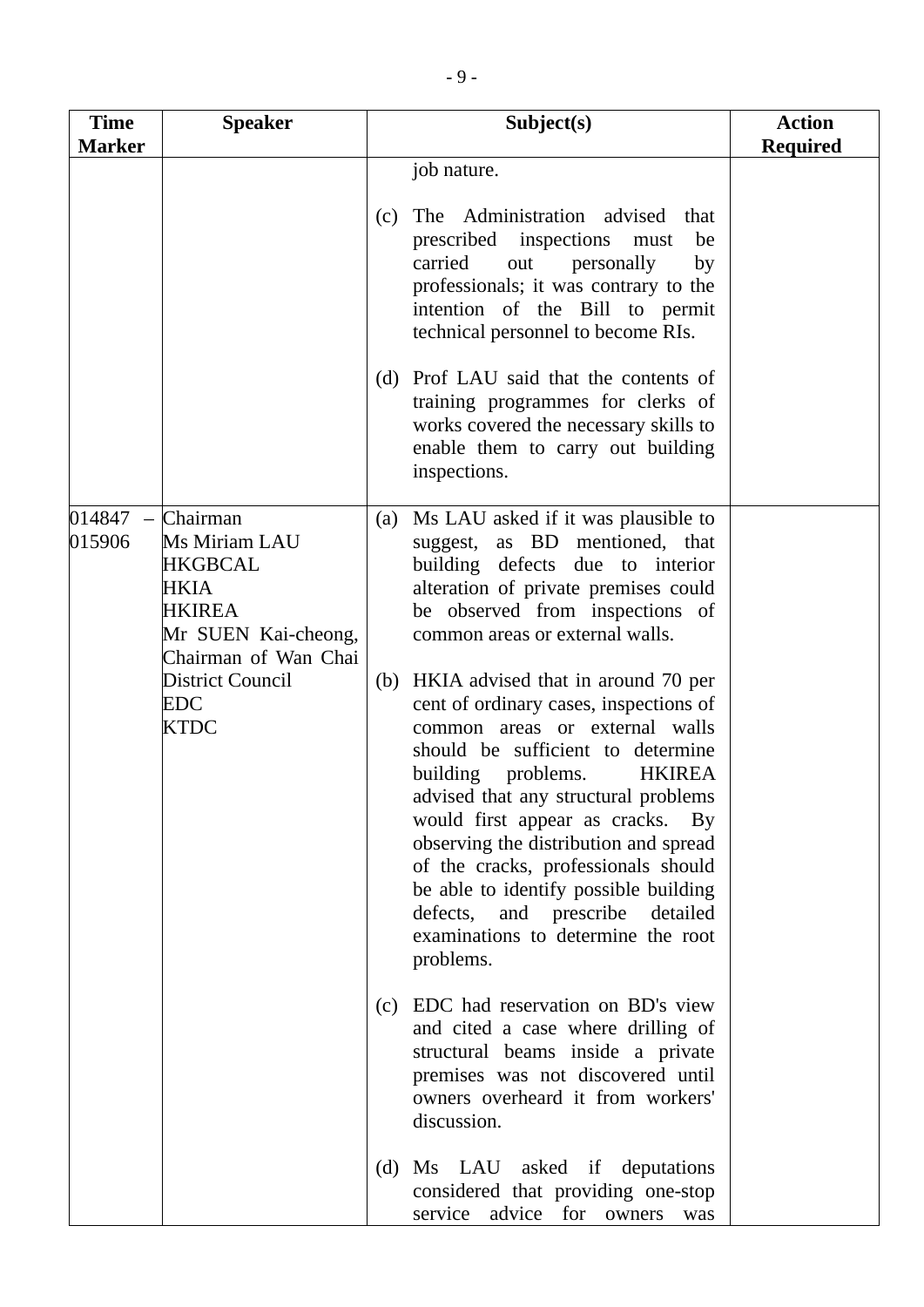| <b>Time</b><br><b>Marker</b> | <b>Speaker</b>                                        | Subject(s)                                                                                                                                                                                                                                                                                                                                                                                         | <b>Action</b><br><b>Required</b> |
|------------------------------|-------------------------------------------------------|----------------------------------------------------------------------------------------------------------------------------------------------------------------------------------------------------------------------------------------------------------------------------------------------------------------------------------------------------------------------------------------------------|----------------------------------|
|                              |                                                       | sufficient to enable them to select the<br>right professionals for carrying out<br>the inspection and maintenance<br>works.                                                                                                                                                                                                                                                                        |                                  |
|                              |                                                       | (e) Mr SUEN said that although an<br>inspector was prohibited from being<br>the contractor at the same time,<br>malpractice still existed in reality.<br>The support given to property<br>owners was not enough for them to<br>tackle these situations.<br>Owners<br>were reluctant to form OCs because<br>owners tried to avoid being held<br>liable for any mistakes in a tendering<br>exercise. |                                  |
|                              |                                                       | KTDC considered that clerks of<br>(f)<br>works often did not dare to challenge<br>contractors, and the Administration<br>should play a more active role to<br>help owners carry out building<br>maintenance.                                                                                                                                                                                       |                                  |
| 015907<br>$\equiv$<br>020705 | Chairman<br>Mr LEE Wing-tat<br>Administration<br>HKIS | Mr LEE doubted if the Bill would be<br>(a)<br>effective in addressing building<br>maintenance as many issues were<br>related to building management.                                                                                                                                                                                                                                               |                                  |
|                              |                                                       | (b) Mr LEE said that owners had high<br>partition<br>incentives<br>their<br>to<br>properties into suites, and yet BD<br>staff did not inspect private premises<br>until there was imminent danger.<br>Such an approach would only allow<br>the problem of interior alteration to<br>persist and deteriorate.                                                                                       |                                  |
|                              |                                                       | The Administration responded that it<br>(c)<br>was exploring how interior alteration<br>activities<br>could<br>be<br>regulated.<br>However, tackling interior alteration<br>was not the main object of the two<br>inspection schemes under the Bill.                                                                                                                                               |                                  |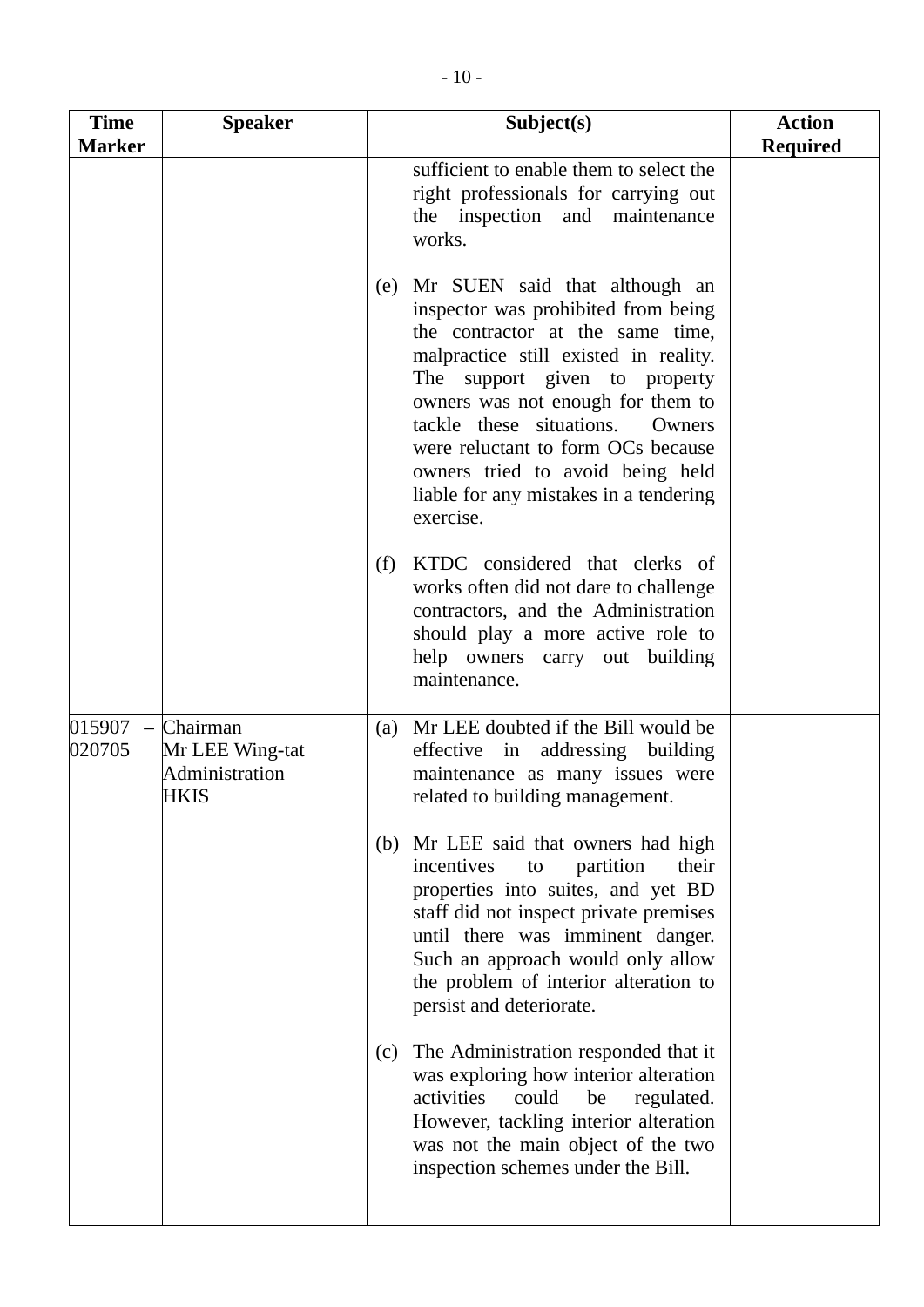| <b>Time</b>                                  | <b>Speaker</b>                                      | Subject(s)                                                                                                                                                                                                                                                                                                                                                                                        | <b>Action</b>   |
|----------------------------------------------|-----------------------------------------------------|---------------------------------------------------------------------------------------------------------------------------------------------------------------------------------------------------------------------------------------------------------------------------------------------------------------------------------------------------------------------------------------------------|-----------------|
| <b>Marker</b>                                |                                                     |                                                                                                                                                                                                                                                                                                                                                                                                   | <b>Required</b> |
|                                              |                                                     | Mr LEE said that some professionals<br>(d)<br>charged as low as around \$3,000 for<br>a works supervision contract.<br>He<br>concerned<br>about<br>possible<br>was<br>collusion between inspectors and<br>and<br>suggested<br>that<br>contractors,<br>safeguards should be introduced to<br>protect property owners.                                                                              |                 |
|                                              |                                                     | HKIS advised that property owners<br>(e)<br>should refer such incidents to HKIS<br>for investigation into possible<br>malpractice. It was collaborating<br>with the Independent Commission<br>Against Corruption on<br>public<br>education programmes to raise<br>public awareness<br>on improper<br>practices in building maintenance.                                                           |                 |
| 020706<br>$\overline{\phantom{0}}$<br>021625 | Chairman<br>Mr KAM Nai-wai<br>HKIA<br><b>HKIREA</b> | Mr KAM said that widening the<br>(a)<br>eligibility for registration as RIs<br>would only create more problems.                                                                                                                                                                                                                                                                                   |                 |
|                                              | <b>HKAMPC</b><br><b>EDC</b><br>Administration       | (b) Mr KAM said the problem with<br>tender-rigging lied in the tendering<br>procedure<br>itself where<br>owners<br>tended to accept the lowest bids<br>often without regard to details.<br>Professional<br>institutes<br>should<br>conduct<br>monitor their<br>members'<br>more closely to curb tender-rigging<br>and other malpractice.                                                          |                 |
|                                              |                                                     | HKIA advised that professional<br>(c)<br>architects, engineers and surveyors<br>would personally attend to work<br>supervision, especially at critical<br>points<br>in<br>the<br>inspection<br><b>or</b><br>supervision process.<br>HKIA had<br>reminded its members that they must<br>deliver<br>professional<br>standard<br>services to clients even when they<br>accepted a low cost contract. |                 |
|                                              |                                                     | HKIREA advised that a professional<br>(d)<br>was personally liable for misconduct                                                                                                                                                                                                                                                                                                                 |                 |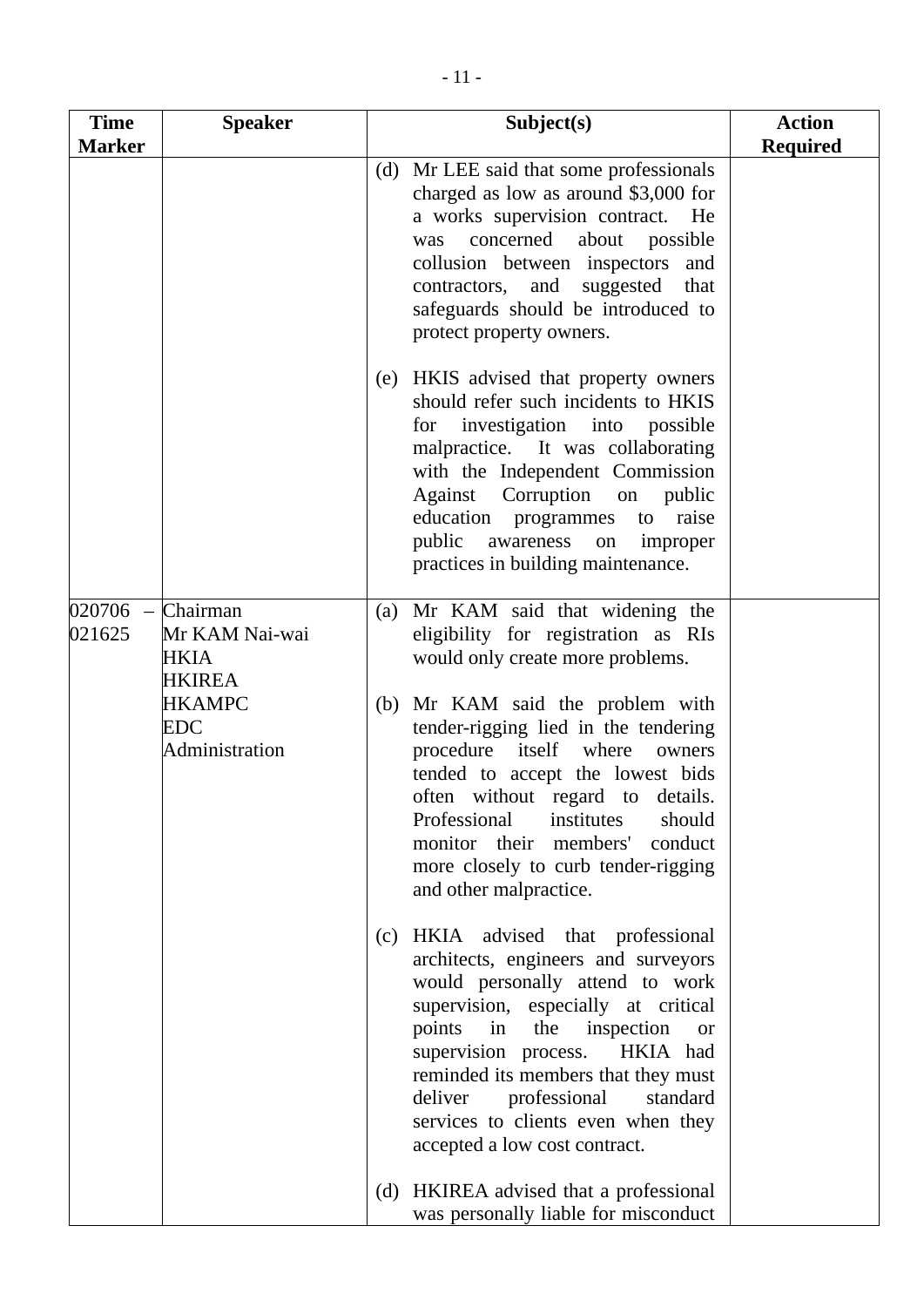| $-12-$                       |                |                                                                                                                                                                                                                                                                         |                           |
|------------------------------|----------------|-------------------------------------------------------------------------------------------------------------------------------------------------------------------------------------------------------------------------------------------------------------------------|---------------------------|
| <b>Time</b><br><b>Tarker</b> | <b>Speaker</b> | Subject(s)                                                                                                                                                                                                                                                              | <b>Action</b><br>Required |
|                              |                | or mistakes made in connection with<br>any of his duties under the relevant<br>ordinances, and the records would be<br>carried for life.                                                                                                                                |                           |
|                              |                | HKAMPC advised that professional<br>(e)<br>management companies would be in<br>a position to help property owners<br>analyze and screen tendering and<br>contract documents and co-ordinate<br>inspections and repair<br>works.<br>$HK\triangle MPC$ suggested that the |                           |

**Required** 

|                                                                                   |     | (e) HKAMPC advised that professional<br>management companies would be in<br>a position to help property owners<br>analyze and screen tendering and<br>contract documents and co-ordinate<br>inspections<br>and<br>works.<br>repair<br>HKAMPC<br>suggested that<br>the<br>Administration should expedite the<br>introduction of the management<br>company registration system.                                                                                                 |  |
|-----------------------------------------------------------------------------------|-----|-------------------------------------------------------------------------------------------------------------------------------------------------------------------------------------------------------------------------------------------------------------------------------------------------------------------------------------------------------------------------------------------------------------------------------------------------------------------------------|--|
|                                                                                   | (f) | The Administration responded that<br>the Bill provided for disciplinary<br>action<br>against<br>professional<br>malpractice. Property owners had<br>been encouraged to report to BD any<br>cases of malpractice, but few<br>complaints had been received so far.                                                                                                                                                                                                              |  |
| Chairman<br>$021626 -$<br>022454<br>Mr James TO<br>HKIS<br>Administration<br>HKIA |     | (a) Mr TO asked how owners could<br>judge if an RI had over-prescribed<br>maintenance items or had been<br>negligent in the building inspection.                                                                                                                                                                                                                                                                                                                              |  |
|                                                                                   |     | (b) HKIS considered that BD should<br>take more on-site inspections to deter<br>professional<br>misconduct<br>0r<br>negligence.                                                                                                                                                                                                                                                                                                                                               |  |
|                                                                                   | (c) | Administration advised<br>The<br>that<br>inspection reports submitted by RIs<br>would be vetted, and BD staff would<br>conduct on-site inspections to audit<br>check the validity of selected reports.<br>In the initial implementation stage of<br>MBIS, a higher proportion of the<br>reports would be audit-checked.<br>The proportion could be reduced<br>over time.<br>Detailed guidelines<br>would be prepared for RIs on what<br>should be covered in the inspections. |  |

**Time Marker**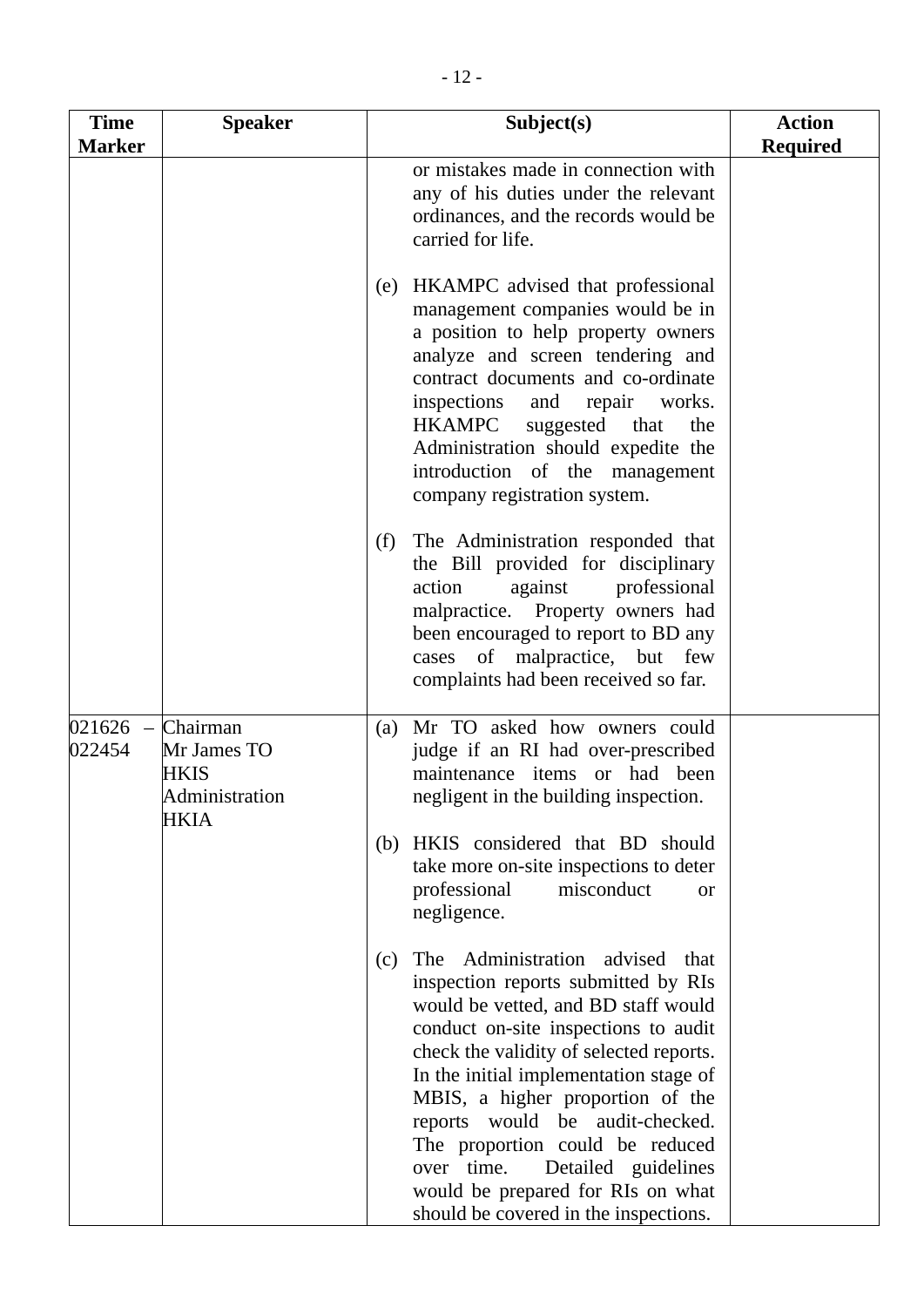| <b>Time</b>                   | <b>Speaker</b>                                                          | Subject(s)                                                                                                                                                                                                                                                                                                                                                                                                                                                                                                                                                                                                                                                                                                                    | <b>Action</b>   |
|-------------------------------|-------------------------------------------------------------------------|-------------------------------------------------------------------------------------------------------------------------------------------------------------------------------------------------------------------------------------------------------------------------------------------------------------------------------------------------------------------------------------------------------------------------------------------------------------------------------------------------------------------------------------------------------------------------------------------------------------------------------------------------------------------------------------------------------------------------------|-----------------|
| <b>Marker</b>                 |                                                                         |                                                                                                                                                                                                                                                                                                                                                                                                                                                                                                                                                                                                                                                                                                                               | <b>Required</b> |
| 022455<br>023023              | Chairman<br><b>Prof Patrick LAU</b><br>Administration                   | Prof LAU said that CIC should be in a<br>position to take the lead to co-ordinate<br>professional inputs on tackling building<br>safety issues, setting fee standards, and<br>giving advice on the scope of building<br>inspections and the contents of the<br>inspection reports. He suggested that<br>CIC should be invited to attend future<br>hearings.<br>He<br>said<br>that<br>building<br>management companies should have the<br>responsibility<br>to<br>appraise<br>service<br>contracts from inspectors and contractors<br>for property owners.                                                                                                                                                                     |                 |
| $023024$ - Chairman<br>023936 | Deputy Chairman<br><b>HKIS</b><br><b>HKIE</b><br>Administration<br>HKIA | The Deputy Chairman said that as<br>(a)<br>the Bills Committee would need to<br>consider<br>which<br>types<br>of<br>professionals could be registered as<br>RIs, professional institutes could<br>suggest what types of professional<br>disciplines should be eligible.<br>HKIE considered that professional<br>(b)<br>engineers of one of the five<br>disciplines, namely, civil, structural,<br>construction, building services, and<br>material engineering were suitable<br>for registration.<br>HKIA<br>considered<br>that<br>all<br>(c)<br>professional architects should have<br>the training and knowledge to carry<br>inspections<br>and<br>works<br>out<br>supervision, and should be eligible<br>for registration. |                 |
|                               |                                                                         | HKIS considered that there should<br>(d)<br>be information on the professional<br>training and experience requisite for<br>so that a more detailed<br>RIs<br>assessment could be made. As an<br>view, building<br>initial<br>services<br>engineers and material engineers<br>might not be appropriate to be<br>included in the registration regime<br>for RIs.                                                                                                                                                                                                                                                                                                                                                                |                 |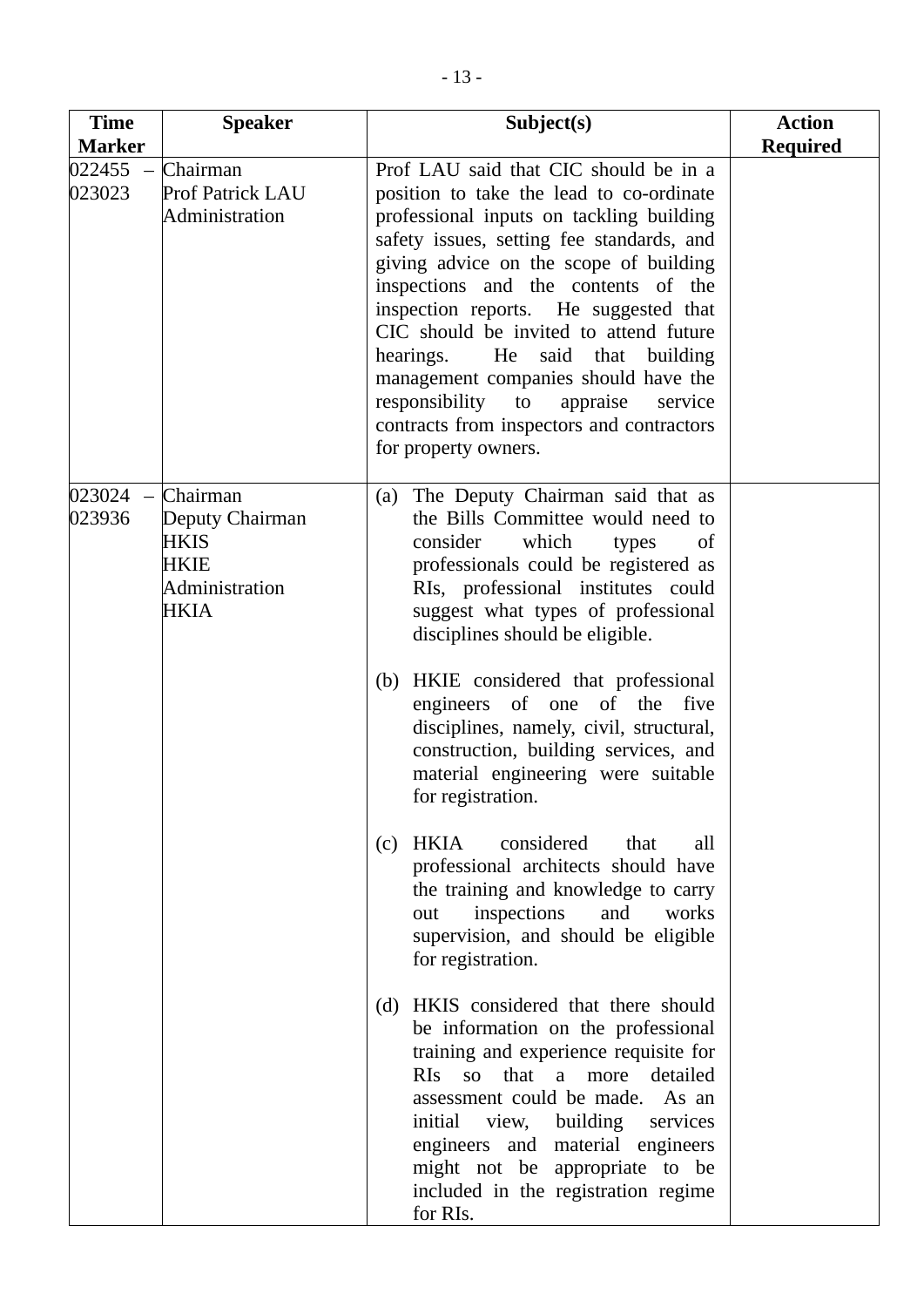| <b>Time</b>                           | <b>Speaker</b>                                                               | Subject(s)                                                                                                                                                                                                                                                                                                                                                                                                                                                                                                                                                                                                                | <b>Action</b><br><b>Required</b>                                                              |
|---------------------------------------|------------------------------------------------------------------------------|---------------------------------------------------------------------------------------------------------------------------------------------------------------------------------------------------------------------------------------------------------------------------------------------------------------------------------------------------------------------------------------------------------------------------------------------------------------------------------------------------------------------------------------------------------------------------------------------------------------------------|-----------------------------------------------------------------------------------------------|
| <b>Marker</b><br>$023937 -$<br>024740 | Chairman<br>Mr KAM Nai-wai<br>Administration<br><b>HKIREA</b><br><b>KTDC</b> | Mr KAM said<br>that BD<br>only<br>(a)<br>published a list of professionals<br>qualified and interested to provide<br>inspection and repair services.<br>However, a professional would not<br>have the full range of expertise for<br>any kind of professional services.<br>without<br><b>Users</b><br>technical<br>a<br>background would not know who<br>should be engaged from the list to<br>meet their building maintenance<br>need.                                                                                                                                                                                   |                                                                                               |
|                                       |                                                                              | (b) HKIREA suggested that the list<br>could be broken down by categories<br>of professionals according to their<br>expertise or the range of services<br>they specialized in.                                                                                                                                                                                                                                                                                                                                                                                                                                             |                                                                                               |
|                                       |                                                                              | The Administration responded that<br>(c)<br>the professionals who were included<br>BD's list<br>should have<br>the<br>in<br>professional<br>knowledge<br>and<br>expertise to carry out the works as<br>under the Buildings<br>required<br>Ordinance (Cap.123) (BO).<br>There<br>was no plan to develop the list of<br>professionals categorized<br>by<br>specialty.                                                                                                                                                                                                                                                       |                                                                                               |
|                                       |                                                                              | Mr<br>KAM<br>said<br>(d)<br>that<br>the<br>Administration<br>should<br>provide<br>statistics of complaints received by<br>Building Authority against<br>the<br>authorized persons and<br>other<br>professionals qualified to perform<br>various functions under BO, and the<br>of<br>number<br>disciplinary<br><sub>or</sub><br>prosecution actions initiated as a<br>result. The statistics should include<br>the number of persons removed from<br>the various registers, fined or<br>subjected to other sanctions under<br>BO, as well as the number of<br>convictions where<br>prosecution<br>actions were initiated. | The<br>Administration<br>to take action as<br>required<br>in<br>paragraph 3 of<br>the minutes |